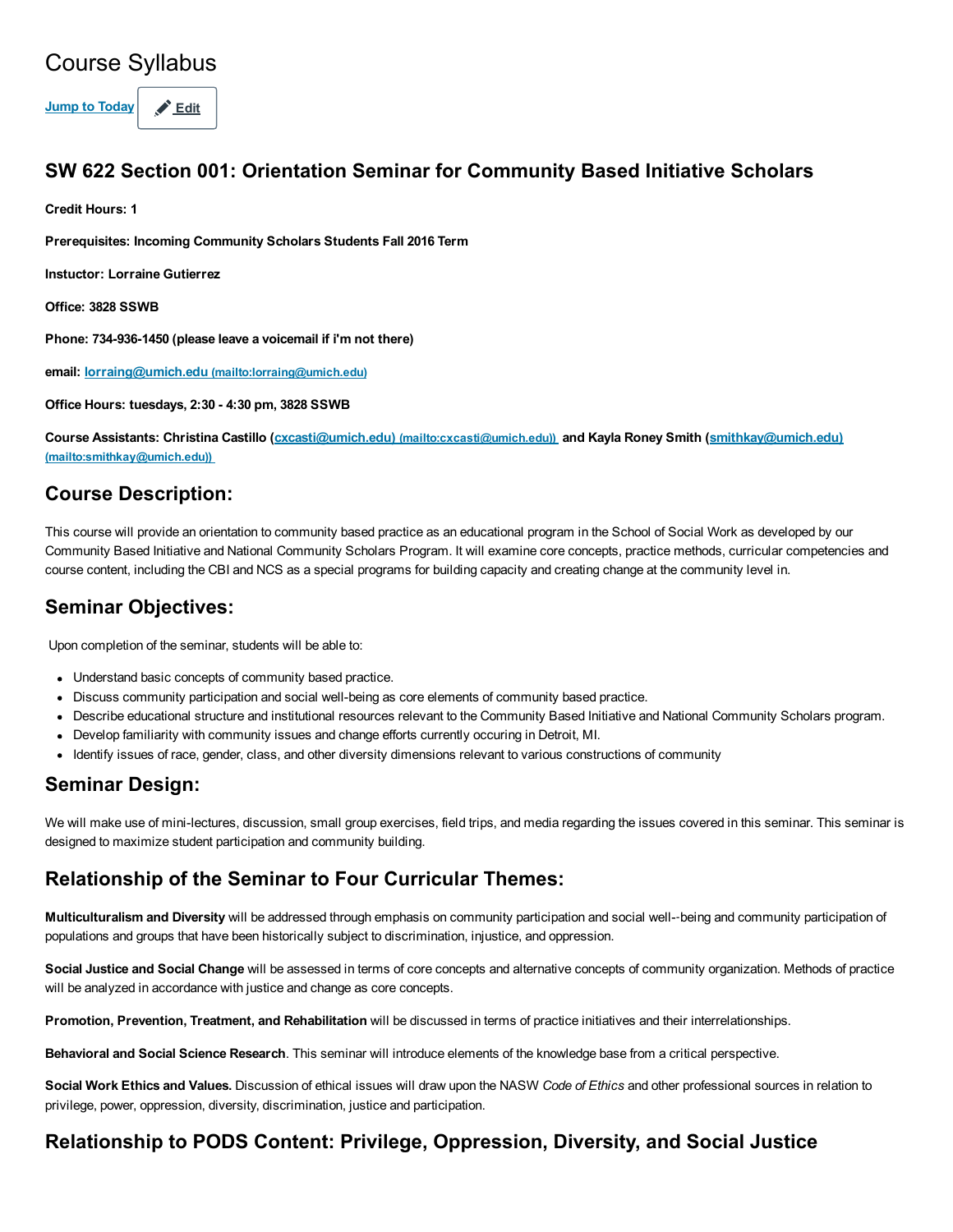Oppression, Diversity and Social Justice (PODS) will be considered as curricular themes through class activities and assignments.

PODS refers to six competencies:

- 1) Vision of and skills for social justice,
- 2) Reducing oppression and Privilege as barriers,
- 3) Intersectional and Intercultural skills,
- 4) Monitor PODS development and application,
- 5) Critical consciousness, self knowledge for continued learning,

6) Moving Beyond Intersectionality and economic class, age, ethnicity, race, gender, sexual orientation, religion and disability status.

#### Readings:

All readings are posted to Canvas in the Files section

#### Seminar Grades and Assignments

#### Class Blog:

We will use the google Blogger (sw622fall2016.blogspot.com [\(http://sw622fall2016.blogspot.com\)](http://sw622fall2016.blogspot.com/) ) to create a blog for our course. This is a private blog, only visible to members of our class. Each student must post 2 - 3 paragraphs each week to the blog. The blog posting should relate to your experience in the class, the assigned readings, and other related topics. In weeks 1 and 5 I will post specific prompts for you to address in the blog, in weeks 2 - 4 you can post what you wish. I encourage you to include visual components to your postings such as photography, video, drawing, etc. Each student should also post comments to at least two other students' postings on a weekly basis.

You can get up to 8 points for making a weekly blog post and 4 points for commenting on to or more other students' posts each week. (60 points total)

Active engagement in class discussions and presentations. Specifically:

- 1. Attend all class sessions, unless excused (5 points)
- 2. Read all assigned assigned articles available via CANVAS and develop discussion questions (https://umich.instructure.com/courses/106944/pages/class-discussion-roles) based on the role you are assigned for that week;
- 3. Post 2-3 discussion questions for the readings assigned in weeks 2 & 3, based on your discussion role (https://umich.instructure.com/courses/106944/pages/class-discussion-roles). Upload questions to CANVAS by 5pm the Tuesday afternoon before the class in which we discuss the articles; (10 points per week; 30 points total)
- 4. Bring to each class those articles and the consolidated question list uploaded to CANVAS the previous day;
- 5. Compete the self evaluation of class participation form [\(https://goo.gl/forms/HRBAY1bu57sifR1z2\)](https://goo.gl/forms/HRBAY1bu57sifR1z2) and submit it on or before the due date. (5 points)

#### Grading Scale (point to letter grade conversion

| Grade | Point range     | Grade | <b>Point Range</b> | Grade     | <b>Point Range</b> |
|-------|-----------------|-------|--------------------|-----------|--------------------|
| lA+   | 97-100          | A     | 94-96              | A-        | 91-93              |
| B+    | 87-90           | B     | 84-86              | <b>B-</b> | 81-83              |
| lC+   | 77-80           | C     | 74-76              | $C-$      | 70-73              |
| lD    | <69 (no credit) |       |                    |           |                    |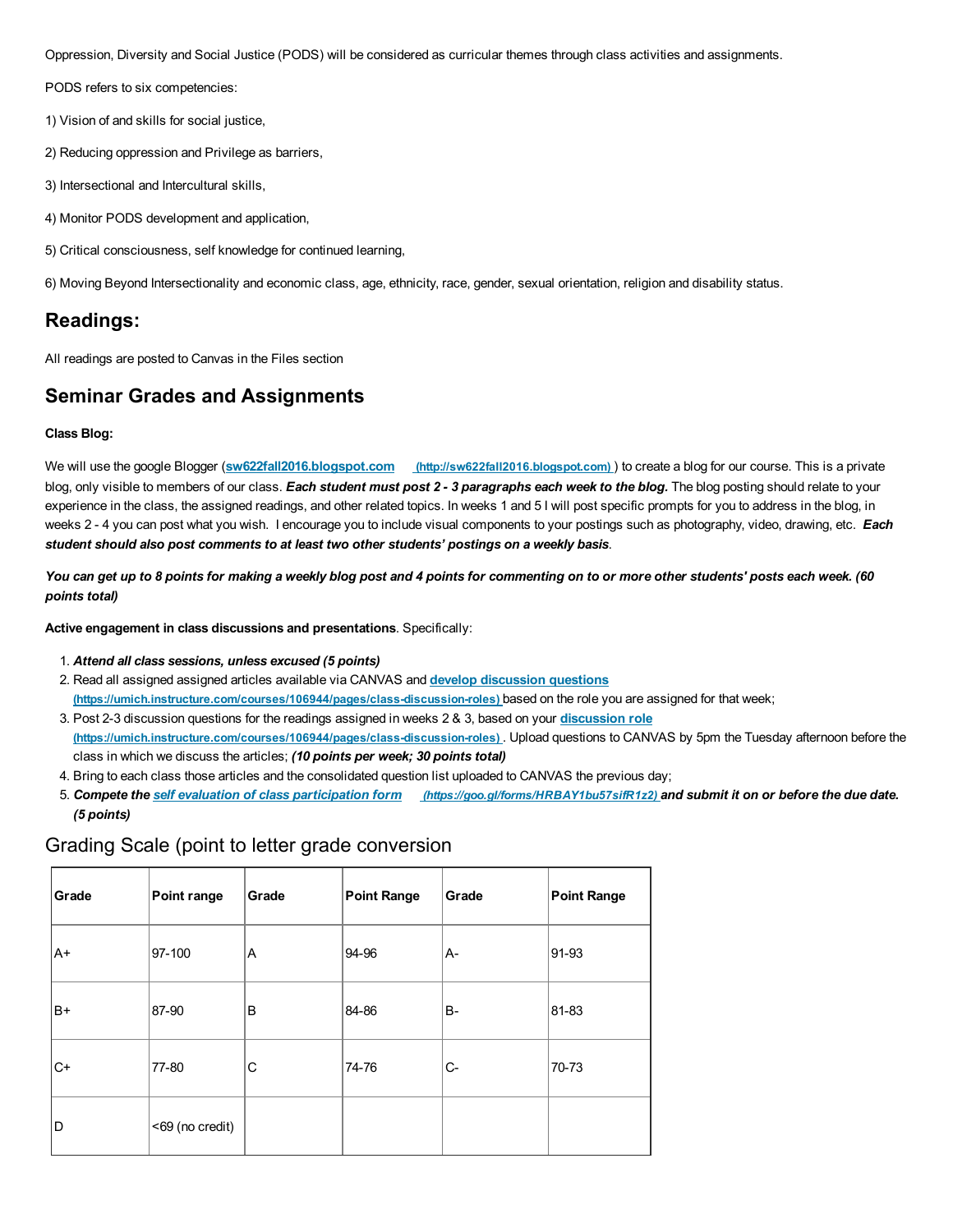## [Please review these class policies regarding attendance, accommodation for different](https://umich.instructure.com/courses/106944/pages/course-policies-and-resources) abilities, religious holidays, and academic integrity.

### (https://umich.instructure.com/courses/106944/pages/course-policies-and-resources)

#### Class Schedule

| SESSION TOPIC |                                             | READINGS                                                                                                                                                                                                                                                                                                                                                                                                                                                                                                                                                                                                                                                                                                                                                                                                                                                                                                                                                                                                                                                                                                                                                                                                                                                                                                                                                                                                                                                                                                                                                                                                                                                                                                                                                                                                     | <b>ACTIVITIES</b>                                             |
|---------------|---------------------------------------------|--------------------------------------------------------------------------------------------------------------------------------------------------------------------------------------------------------------------------------------------------------------------------------------------------------------------------------------------------------------------------------------------------------------------------------------------------------------------------------------------------------------------------------------------------------------------------------------------------------------------------------------------------------------------------------------------------------------------------------------------------------------------------------------------------------------------------------------------------------------------------------------------------------------------------------------------------------------------------------------------------------------------------------------------------------------------------------------------------------------------------------------------------------------------------------------------------------------------------------------------------------------------------------------------------------------------------------------------------------------------------------------------------------------------------------------------------------------------------------------------------------------------------------------------------------------------------------------------------------------------------------------------------------------------------------------------------------------------------------------------------------------------------------------------------------------|---------------------------------------------------------------|
| 9/16          | Introduction<br>to the class<br>and the CBI | <b>Globalization, contemporary challenges &amp; Social Work</b><br>(https://umich.instructure.com/courses/106944/files/2195422/download?<br>verifier=EMjzZZUzAmsGzjpbiiDLvkUuniTk1yKwgcpr1BPu&wrap=1)<br>(https://umich.instructure.com/courses/106944/files/2195422/download?<br>(https://umich.instructure.com/courses/106944/files/2195422/download?<br>verifier=EMjzZZUzAmsGzjpbiiDLvkUuniTk1yKwgcpr1BPu&wrap=1)<br><b>Anti-Oppressive Social Work Practice</b><br>(https://umich.instructure.com/courses/106944/files/2195421/download?<br>verifier=kk57S8o8eymJ4jkbqNDaZoARtPKM8ftoqKhMUDkS&wrap=1)<br>蝨<br>(https://umich.instructure.com/courses/106944/files/2195421/download?<br><u>verifier=kk57S8o8eymJ4jkbqNDaZoARtPKM8ftoqKhMUDkS&amp;wrap=1)</u>  ऍ/<br>(https://umich.instructure.com/courses/106944/files/2195421/download?<br>verifier=kk57S8o8eymJ4jkbqNDaZoARtPKM8ftoqKhMUDkS&wrap=1)                                                                                                                                                                                                                                                                                                                                                                                                                                                                                                                                                                                                                                                                                                                                                                                                                                                                                                    | What is Community Based<br>Practice?                          |
| 9/23          | Context and<br>Community                    | Groups 1 & 2: Guidelines for Ethical Practice<br>(https://umich.instructure.com/courses/106944/files/2195425/download?<br>verifier=AH1eD7HbE5oAQ7VjecZEawHDYiUyNwtNcyYLI1O1&wrap=1)<br>國<br>(https://umich.instructure.com/courses/106944/files/2195425/download?<br>(https://umich.instructure.com/courses/106944/files/2195425/download?<br>verifier=AH1eD7HbE5oAQ7VjecZEawHDYiUyNwtNcyYLI1O1&wrap=1)<br>Groups 2 & 3: The Culturally Responsive Social Service Agency<br>(https://umich.instructure.com/courses/106944/files/2195419/download?<br>verifier=jkFwfugHWfHFI07AOH51tXdujSxQZkQWakGEu3or&wrap=1)<br>(https://umich.instructure.com/courses/106944/files/2195419/download?<br>verifier=jkFwfugHWfHFI07AOH51tXdujSxQZkQWakGEu3or&wrap=1)<br>(https://umich.instructure.com/courses/106944/files/2195419/download?<br>verifier=jkFwfugHWfHFI07AOH51tXdujSxQZkQWakGEu3or&wrap=1)<br>Groups 3 & 4: Using the Miracle Question in Community Engagement<br>(https://umich.instructure.com/courses/106944/files/2195420/download?<br>verifier=gjZi7fpTHuBHStTqJJEozTEb0shZ3phxGpDrseWQ&wrap=1)<br>(https://umich.instructure.com/courses/106944/files/2195420/download?<br>verifier=gjZi7fpTHuBHStTqJJEozTEb0shZ3phxGpDrseWQ&wrap=1) <sub> </sub> ⊘<br>(https://umich.instructure.com/courses/106944/files/2195420/download?<br>verifier=gjZi7fpTHuBHStTqJJEozTEb0shZ3phxGpDrseWQ&wrap=1)<br>Groups 4 & 1: Community Development and Partnerships<br>(https://umich.instructure.com/courses/106944/files/2195416/download?<br>verifier=4C0oScKWjox0Ay7i1LbCFREoyQtRgMfYYUTMRELN&wrap=1)<br>(https://umich.instructure.com/courses/106944/files/2195416/download?<br>(https://umich.instructure.com/courses/106944/files/2195416/download?<br>verifier=4C0oScKWjox0Ay7i1LbCFREoyQtRgMfYYUTMRELN&wrap=1) | Discuss Field internships with<br>the CBI: William Vanderwill |
|               |                                             | (https://umich.instructure.com/courses/106944/files/2195416/download?<br>verifier=4C0oScKWjox0Ay7i1LbCFREoyQtRgMfYYUTMRELN&wrap=1)                                                                                                                                                                                                                                                                                                                                                                                                                                                                                                                                                                                                                                                                                                                                                                                                                                                                                                                                                                                                                                                                                                                                                                                                                                                                                                                                                                                                                                                                                                                                                                                                                                                                           |                                                               |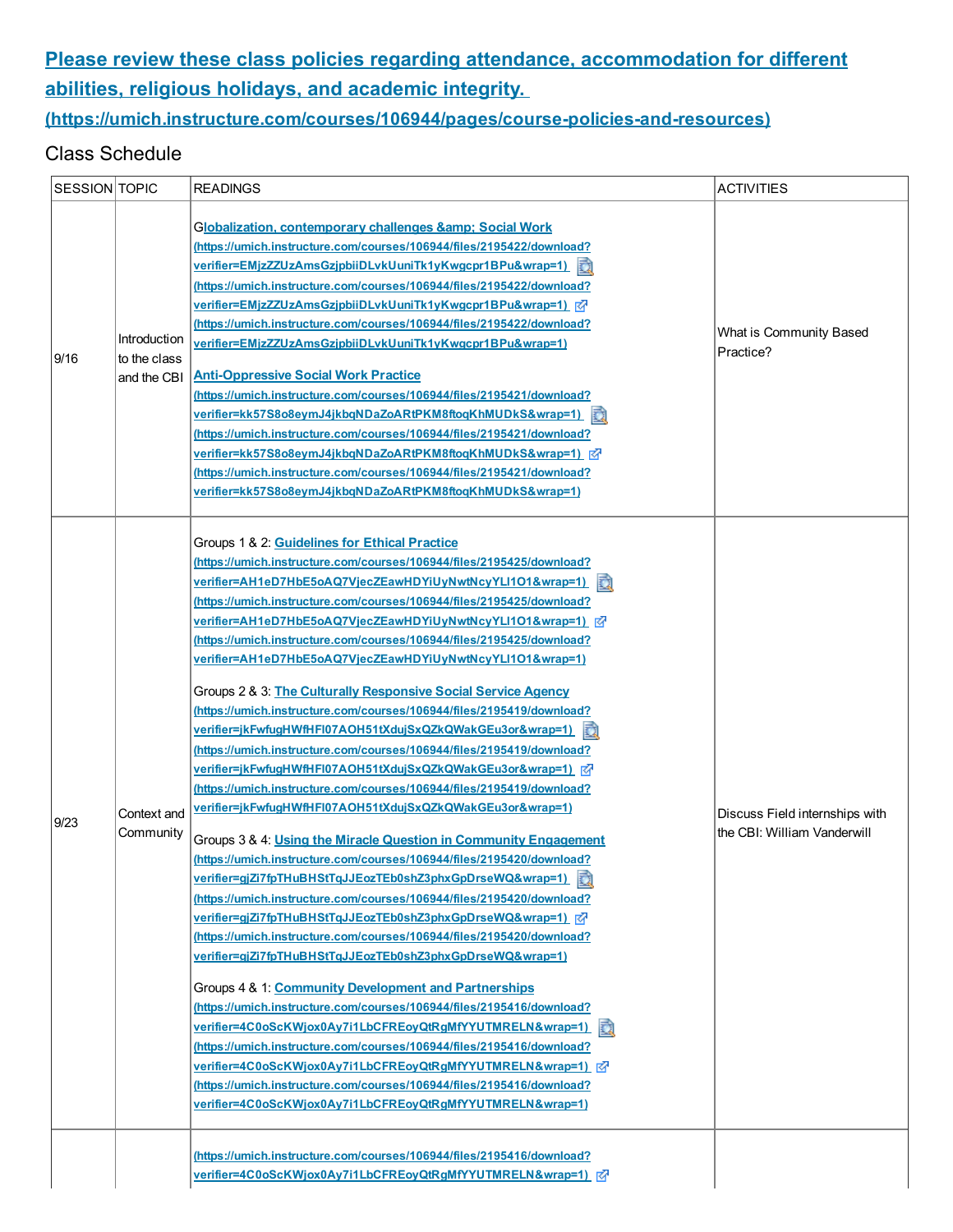|       |                          | (https://umich.instructure.com/courses/106944/files/2195416/download?<br>verifier=4C0oScKWjox0Ay7i1LbCFREoyQtRgMfYYUTMRELN&wrap=1)<br>Groups 1 & 2: Consensus Organizing<br>(https://umich.instructure.com/courses/106944/files/2195417/download?<br>verifier=wnxN1hXWnC3HrSWRhZXkuw0bOsbMjlEOGu6qQfqQ&wrap=1)<br>颧<br>(https://umich.instructure.com/courses/106944/files/2195417/download?<br>verifier=wnxN1hXWnC3HrSWRhZXkuw0bOsbMjlEOGu6gQfgQ&wrap=1)  ऍ<br>(https://umich.instructure.com/courses/106944/files/2195417/download?<br>verifier=wnxN1hXWnC3HrSWRhZXkuw0bOsbMjlEOGu6qQfqQ&wrap=1)                                                                                                                                                                                                                                                                                                                                                                                                                                                                                                                                                                                                                                                                                                                                      |                                                                                                                                                                                                                                                          |
|-------|--------------------------|-----------------------------------------------------------------------------------------------------------------------------------------------------------------------------------------------------------------------------------------------------------------------------------------------------------------------------------------------------------------------------------------------------------------------------------------------------------------------------------------------------------------------------------------------------------------------------------------------------------------------------------------------------------------------------------------------------------------------------------------------------------------------------------------------------------------------------------------------------------------------------------------------------------------------------------------------------------------------------------------------------------------------------------------------------------------------------------------------------------------------------------------------------------------------------------------------------------------------------------------------------------------------------------------------------------------------------------------|----------------------------------------------------------------------------------------------------------------------------------------------------------------------------------------------------------------------------------------------------------|
| 9/30  | History and<br>community | Groups 2 & 3: Strategies for Doing Anti-oppressive Social Work<br>(https://umich.instructure.com/courses/106944/files/2195418/download?<br>verifier=GWvelxnod1FOuyLNVfz9ErrwFZfAGG7iqQaDMOFK&wrap=1)<br>(https://umich.instructure.com/courses/106944/files/2195418/download?<br>(https://umich.instructure.com/courses/106944/files/2195418/download?<br>verifier=GWvelxnod1FOuyLNVfz9ErrwFZfAGG7iqQaDMOFK&wrap=1)<br>Groups 3 & 4: Using Global and international community practice case studies<br>(https://umich.instructure.com/courses/106944/files/2195415/download?<br>verifier=egoQ7oTSU3eZU7bZg5ppR18JnOgTtTrcbyURw6io&wrap=1)<br>(https://umich.instructure.com/courses/106944/files/2195415/download?<br>verifier=egoQ7oTSU3eZU7bZg5ppR18JnOgTtTrcbyURw6io&wrap=1)  ମ<br>(https://umich.instructure.com/courses/106944/files/2195415/download?<br>verifier=egoQ7oTSU3eZU7bZg5ppR18JnOgTtTrcbyURw6io&wrap=1)<br>Groups 4 & 1 Social Service or Social Change<br>(https://umich.instructure.com/courses/106944/files/2195423/download?<br>verifier=6rhWTTR8pdgSaNxk56bPomNmfG0DYd5mQncunzuC&wrap=1)<br>虱<br>(https://umich.instructure.com/courses/106944/files/2195423/download?<br>verifier=6rhWTTR8pdgSaNxk56bPomNmfG0DYd5mQncunzuC&wrap=1)   i尕<br>(https://umich.instructure.com/courses/106944/files/2195423/download? | <b>Presentation: How Race is</b><br><b>Made in America</b><br>(https://lsa.umich.edu/latina/news-<br>events/all-<br>events.detail.html/32085-<br>4497231.html)<br>Guest Speaker -- Larry Gant on<br>A Global Perspective on<br><b>Community Practice</b> |
|       |                          | verifier=6rhWTTR8pdgSaNxk56bPomNmfG0DYd5mQncunzuC&wrap=1)                                                                                                                                                                                                                                                                                                                                                                                                                                                                                                                                                                                                                                                                                                                                                                                                                                                                                                                                                                                                                                                                                                                                                                                                                                                                               |                                                                                                                                                                                                                                                          |
| 10/7  | Power                    | Groups 1 & 2: Toomey-Empowerment.pdf<br>Groups 2 & 3: Staples+Insiders-Outsiders.pdf<br>Groups 3 & 4: Cornwall-Unpacking+Participation.pdf a<br>Groups 4 & 1: Social+Work+with+Groups-+Grassroots+Leadership+in+Task-<br>Oriented+Groups-+Learning+from+Successful+Leaders.pdf a                                                                                                                                                                                                                                                                                                                                                                                                                                                                                                                                                                                                                                                                                                                                                                                                                                                                                                                                                                                                                                                        | Creating our model for<br>community practice                                                                                                                                                                                                             |
| 10/14 | Possibilities            | (https://umich.instructure.com/courses/106944/files/2195423/download?<br>(https://umich.instructure.com/courses/106944/files/2195423/download?<br>verifier=6rhWTTR8pdgSaNxk56bPomNmfG0DYd5mQncunzuC&wrap=1)                                                                                                                                                                                                                                                                                                                                                                                                                                                                                                                                                                                                                                                                                                                                                                                                                                                                                                                                                                                                                                                                                                                             | Visit to a CBO in Detroit                                                                                                                                                                                                                                |

# Assignments Summary:

| <b>Date</b>      | <b>Details</b>                                                                                 |                |
|------------------|------------------------------------------------------------------------------------------------|----------------|
| Thu Sep 22, 2016 | <b>Class discussion 1</b><br>(https://umich.instructure.com/courses/106944/assignments/147912) | due by 5pm     |
|                  | $\mathbf{A}$<br>Blog Post 1 (https://umich.instructure.com/courses/106944/assignments/151667)  | due by 11:59pm |